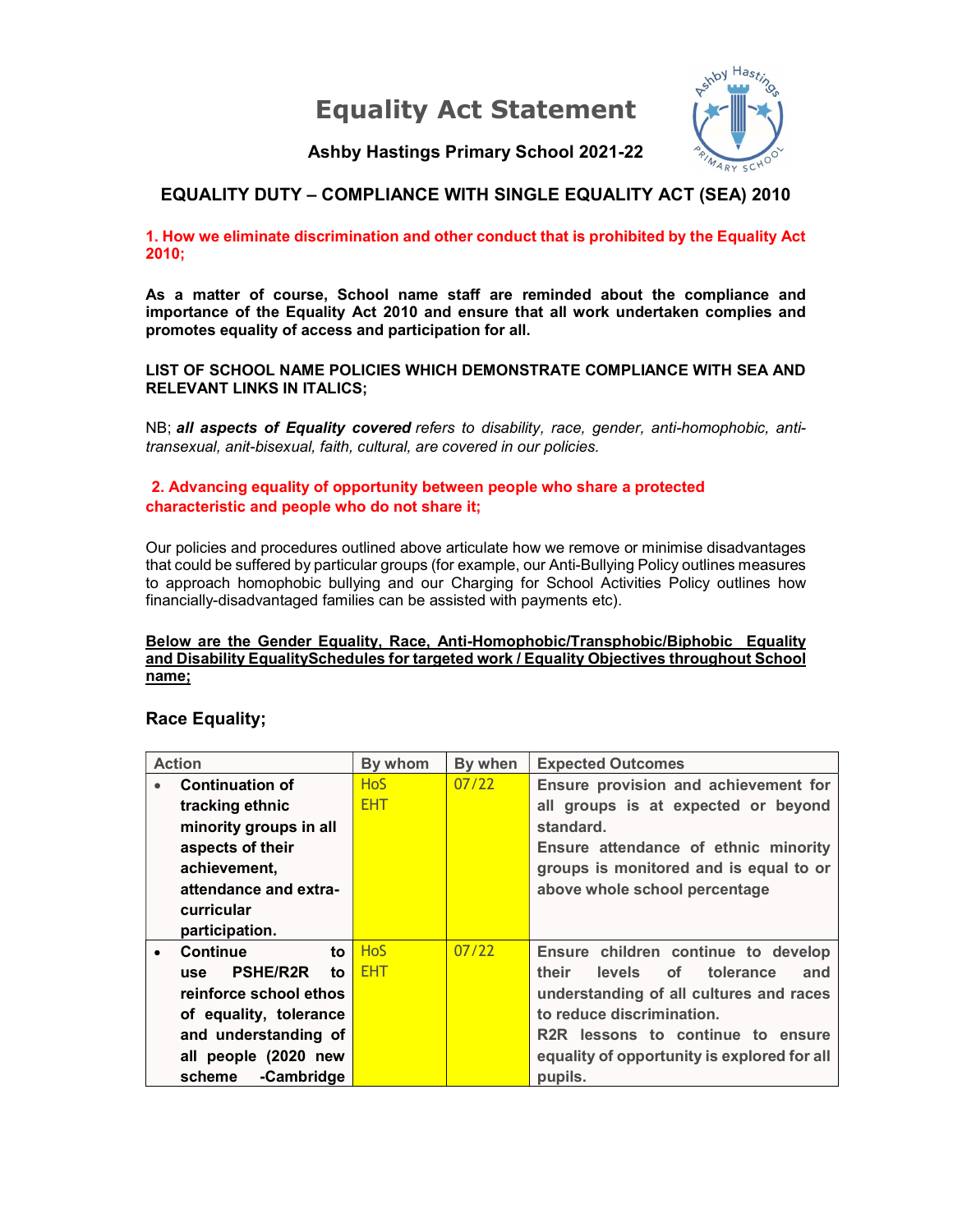|           | <b>PSHE</b><br>scheme<br>introduced).                                                                                                                                                         |                          |       |                                                                                                                                                                                                                     |
|-----------|-----------------------------------------------------------------------------------------------------------------------------------------------------------------------------------------------|--------------------------|-------|---------------------------------------------------------------------------------------------------------------------------------------------------------------------------------------------------------------------|
|           | Continue to use RE<br>topics,<br>including<br>Judaism,<br>Sikhism,<br>Islam, Christianity and<br>Hinduism to further<br>develop<br>understanding<br>and<br>for<br>respect<br>all<br>religions | <b>HoS</b><br><b>EHT</b> | 07/22 | Ensure children continue to develop<br>their understanding of all cultures and<br>religions                                                                                                                         |
| $\bullet$ | Continue to develop<br>schools<br>links with<br>different<br>from<br>countries / cultures<br>and with the local<br>community                                                                  | <b>HoS</b><br><b>EHT</b> | 07/22 | Ensure children continue to develop<br>their understanding of all cultures and<br>religions.<br>Consult parents/members of the local<br>community on decisions to promote<br>equality and eliminate discrimination. |
| $\bullet$ | Continue to monitor<br>all racist incidents and<br>to report any incidents<br>to the governing body<br>as necessary.                                                                          | <b>HoS</b><br><b>EHT</b> | 07/22 | <b>Continued</b><br>good<br>levels<br>of<br>racial<br>tolerance and understanding                                                                                                                                   |
|           | conduct<br>To.<br>pupil<br>interviews relating to<br>cultural awareness as<br>necessary                                                                                                       | <b>HoS</b><br><b>EHT</b> | 07/22 | To continue to monitor the level of<br>cultural awareness and to consult on<br>decisions to promote equality and<br>eliminate discrimination.                                                                       |

# Gender Equality;

| <b>Action</b>           |                                     | By whom    | By when | <b>Expected Outcomes</b>                           |  |  |
|-------------------------|-------------------------------------|------------|---------|----------------------------------------------------|--|--|
| $\bullet$               | οf<br><b>Continuation</b>           | <b>HoS</b> | 07/22   | Ensure provision and achievement for               |  |  |
| tracking both genders   |                                     | <b>EHT</b> |         | all groups is at expected or beyond                |  |  |
| in all aspects of their |                                     |            |         | standard.                                          |  |  |
| achievement<br>and      |                                     |            |         | Ensure attendance of both genders is               |  |  |
|                         | attendance                          |            |         | monitored and is equal to or above                 |  |  |
|                         |                                     |            |         | whole school percentage                            |  |  |
| $\bullet$               | <b>Continue</b><br>to<br><b>use</b> | <b>HoS</b> | 07/22   | Ensure children continue to develop                |  |  |
|                         | <b>PSHE/R2R to reinforce</b>        | <b>EHT</b> |         | their<br>of l<br>tolerance<br><b>levels</b><br>and |  |  |
|                         | ethos<br>school<br>оf               |            |         | understanding of all cultures and races.           |  |  |
|                         | equality, tolerance and             |            |         |                                                    |  |  |
|                         | understanding of all                |            |         |                                                    |  |  |
|                         | people                              |            |         |                                                    |  |  |
|                         |                                     |            |         |                                                    |  |  |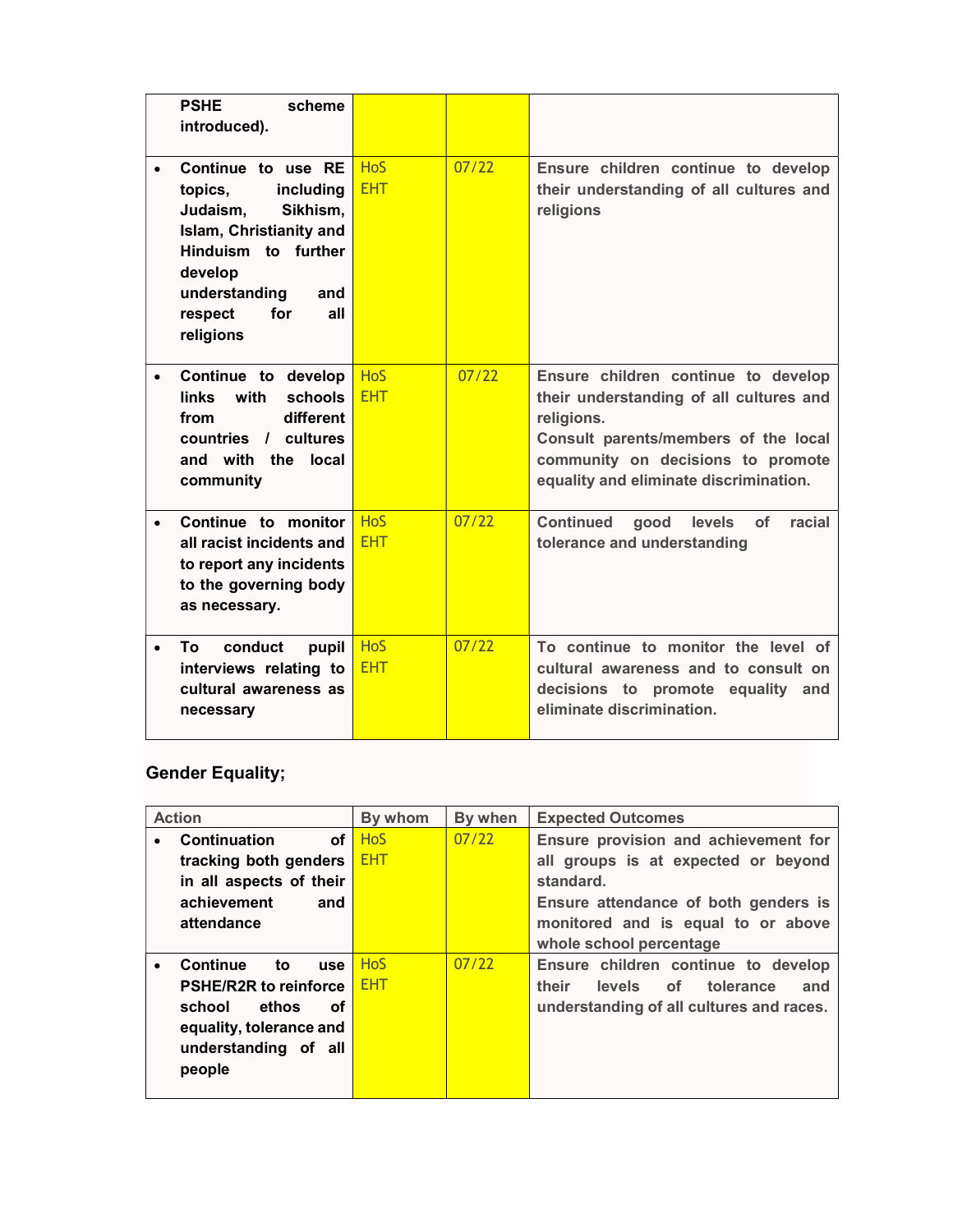|           | Continue to ensure            | <b>HoS</b> | 07/22 | Ensure both genders have equal access |  |  |
|-----------|-------------------------------|------------|-------|---------------------------------------|--|--|
|           | subjects which are            | <b>EHT</b> |       | and promotion to all areas of the     |  |  |
|           | traditionally 'boy' or        |            |       | curriculum and extended curriculum.   |  |  |
|           | 'girl'<br>related<br>(eg      |            |       |                                       |  |  |
|           | aspects of PE) are            |            |       |                                       |  |  |
|           | equally accessible and        |            |       |                                       |  |  |
|           | promoted to<br><b>both</b>    |            |       |                                       |  |  |
|           | genders                       |            |       |                                       |  |  |
| $\bullet$ | Continue to monitor           |            |       |                                       |  |  |
|           | extra-curriculum              |            |       |                                       |  |  |
|           | participation<br>is           |            |       |                                       |  |  |
|           | representative of both        |            |       |                                       |  |  |
|           | genders.                      |            |       |                                       |  |  |
|           |                               |            |       |                                       |  |  |
| $\bullet$ | Continue to monitor           | <b>HoS</b> | 07/22 | Continued excellent levels of gender  |  |  |
|           | sexist incidents<br>all       | <b>EHT</b> |       | tolerance and understanding           |  |  |
|           | and<br>report<br>any          |            |       |                                       |  |  |
|           | <i>incidents</i><br>to<br>the |            |       |                                       |  |  |
|           | governing<br>body<br>as       |            |       |                                       |  |  |
|           | necessary.                    |            |       |                                       |  |  |
|           |                               |            |       |                                       |  |  |

# Anti-homophobic/Transphobia/Biphobia Equality;

| <b>Action</b>                                                                                                                                                                                                                                                                                                             | By whom                  | By when | <b>Expected Outcomes</b>                                                                                                                                                                 |
|---------------------------------------------------------------------------------------------------------------------------------------------------------------------------------------------------------------------------------------------------------------------------------------------------------------------------|--------------------------|---------|------------------------------------------------------------------------------------------------------------------------------------------------------------------------------------------|
| Continue to use PSHE/R2R to<br>reinforce school ethos of equality,<br>tolerance and understanding of all<br>people                                                                                                                                                                                                        | <b>HoS</b><br>EHT.       | 07/22   | Ensure children continue<br>to develop their levels of<br>tolerance<br>and<br>understanding<br>οf<br>all<br>cultures and races.                                                          |
| Continue<br>to to<br>monitor<br>all<br>Homophobic/Transphobia/Biphobia<br>incidents and report any incidents<br>the<br>qoverning<br>body<br>to<br><b>as</b><br>necessary.                                                                                                                                                 | <b>HoS</b><br><b>EHT</b> | 07/22   | <b>Continued excellent levels</b><br>Ωf<br>tolerance<br>and<br>understanding                                                                                                             |
| Continue to be aware of any pupils<br>who wish to discuss, explore or<br>change their sexual orientation.<br>Any such discussions or outcomes<br>to be approached with care, support<br>and sensitivity and to ensure, if<br>relevant, that any peers of the pupil<br>similarly<br>sensitive<br>and<br>are<br>supportive. | <b>HoS</b><br><b>EHT</b> | 07/22   | Ensure children continue<br>experience<br>to<br>an<br>environment where they<br>are comfortable with their<br>sexuality and peers are<br>similarly supportive and<br>tolerant of others. |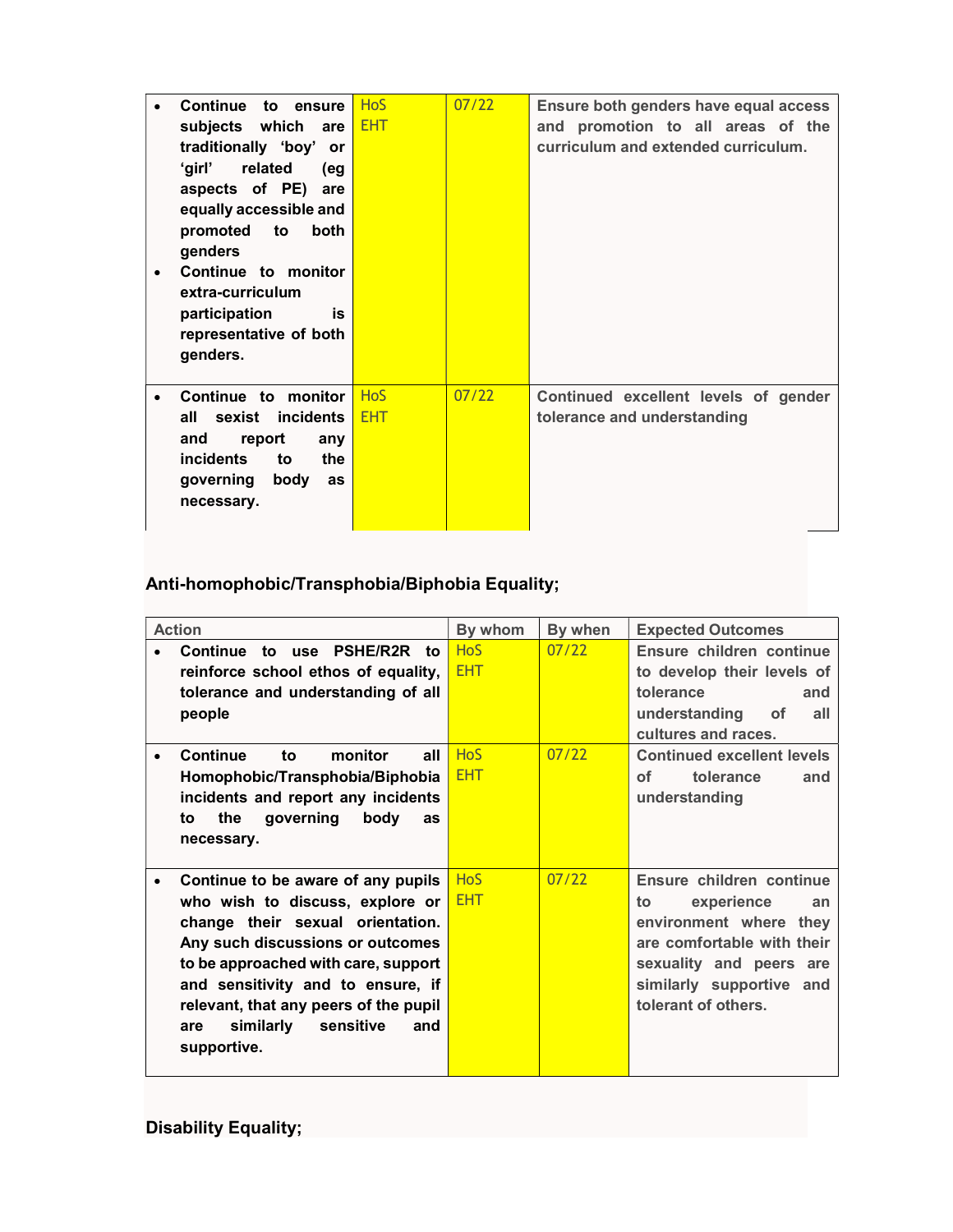| <b>Action</b>                                                                                                                                                                                                                                                       |                         | By whom                  | By when | <b>Expected Outcomes</b>                                                                                                                                                                                                             |
|---------------------------------------------------------------------------------------------------------------------------------------------------------------------------------------------------------------------------------------------------------------------|-------------------------|--------------------------|---------|--------------------------------------------------------------------------------------------------------------------------------------------------------------------------------------------------------------------------------------|
| <b>Continuation of tracking all abilities</b><br>$\bullet$<br>including various groups of SEN<br>children, in all aspects of their<br>achievement and attendance                                                                                                    |                         | <b>HoS</b><br><b>EHT</b> | 07/22   | <b>Ensure</b><br>provision<br>and<br>for<br>achievement<br>all<br>groups is at expected or<br>beyond standard.<br>Ensure attendance of all<br><b>SEN children is monitored</b><br>and is at least at expected<br>levels.             |
| Continue to use R2R and PSHE to<br>$\bullet$<br>reinforce school ethos of equality,<br>tolerance and understanding of all<br>people                                                                                                                                 |                         | <b>HoS</b><br><b>EHT</b> | 07/22   | Ensure children continue<br>to develop their levels of<br>tolerance<br>and<br>understanding<br><b>of</b><br>all<br>cultures and races.                                                                                               |
| Continue to ensure subjects (eg<br>$\bullet$<br>of<br>PE)<br>aspects<br>are<br>accessible and promoted to all<br>regardless of any disabilities<br><b>Continue</b><br>monitor<br>to<br>$\bullet$<br>curriculum<br>participation<br>representative of all abilities. | equally<br>extra-<br>is | <b>HoS</b><br><b>EHT</b> | 07/22   | Ensure all abilities have<br>equal<br><b>access</b><br>and<br>promotion to all areas of<br>curriculum<br>the<br>and<br>extended curriculum.                                                                                          |
| Continue to monitor all incidents<br>$\bullet$<br>relating to persecution and report<br>any incidents to the governing<br>body as necessary.                                                                                                                        |                         | <b>HoS</b><br><b>EHT</b> | 07/22   | <b>Continued</b><br>excellent<br><b>levels</b><br>disability<br><b>of</b><br>inclusion awareness                                                                                                                                     |
| Continue to ensure persons with<br>$\bullet$<br>any disability are portrayed in a<br>positive light throughout the school                                                                                                                                           |                         | <b>HoS</b><br><b>EHT</b> | 07/22   | Displays and<br>work<br>in<br>school portray persons<br>with<br>disabilities<br>in.<br>- a<br>positive light                                                                                                                         |
| Continue to ensure that access to<br>$\bullet$<br>every physical area of the school is<br>appropriate<br>for<br>all<br>regardless of any disability                                                                                                                 | persons                 | <b>HoS</b><br><b>EHT</b> | 07/22   | <b>Health</b><br>safety<br>and<br>annual<br>qovernor<br>inspection<br><b>School</b><br>$\prime$<br>survey conducted by LA                                                                                                            |
| To ascertain views of those pupils /<br>staff who have disabilities to<br>that<br>consultation<br>ensure<br>actions (if required) are taken as<br>necessary.                                                                                                        | and                     |                          | 07/22   | Ensure any persons with<br>a disability recognise they<br>have the right to state any<br>issues they may have and<br>indeed witness that the<br>Head,<br>SLT, Governing<br>Body will act upon any<br>issues to best resolve<br>them. |

As is highlighted above, our data tracking and target setting ensures that all 'groups' (eg gender, disadvantaged, race etc) are examined as a matter of course. Any discrepancies are highlighted and appropriate measures are put into place to minimise and/or improve the academic